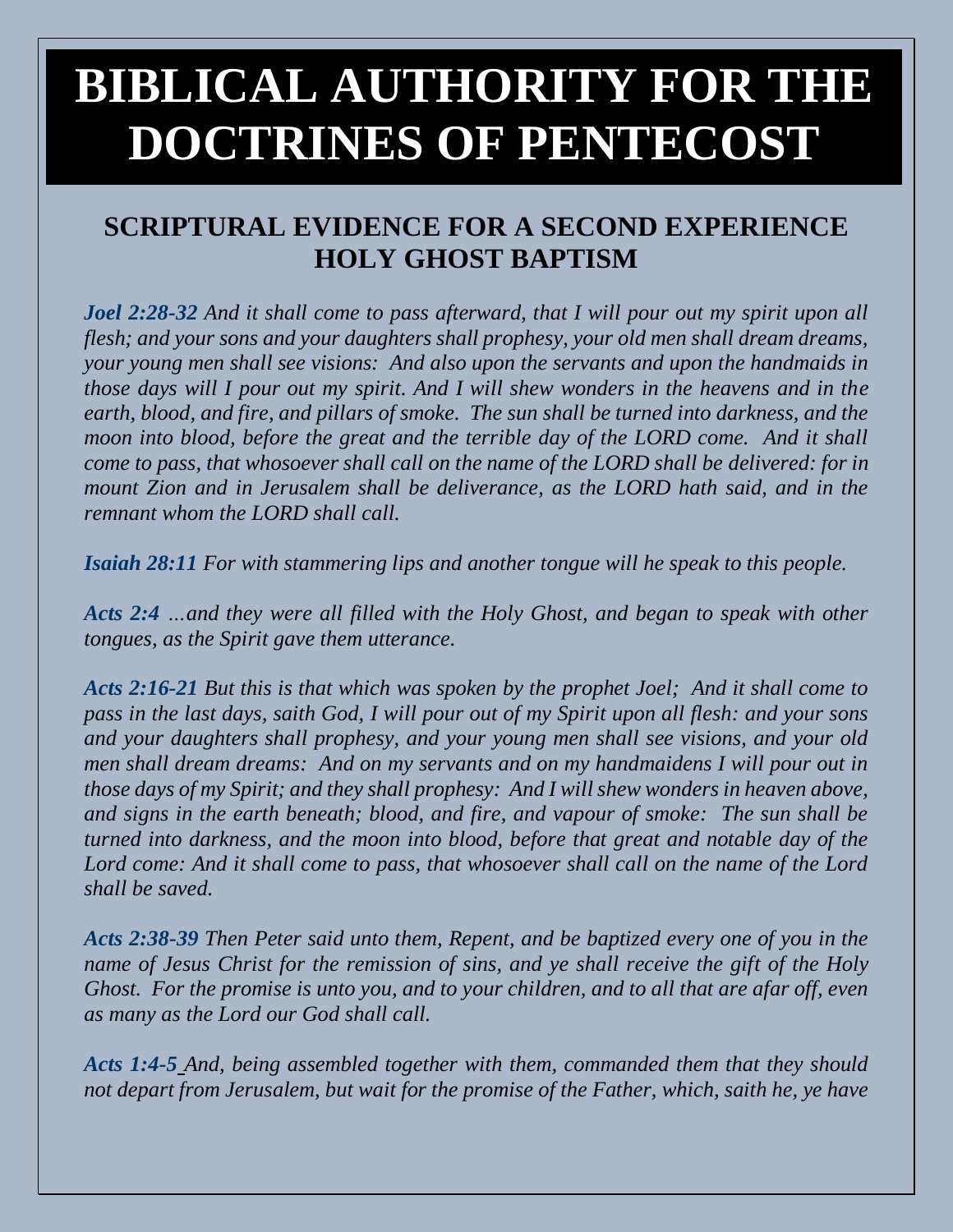*heard of me. For John truly baptized with water; but ye shall be baptized with the Holy Ghost not many days hence.* 

*Acts 1:8 But ye shall receive power, after that the Holy Ghost is come upon you: and ye shall be witnesses unto me both in Jerusalem, and in all Judaea, and in Samaria, and unto the uttermost part of the earth.* 

*Mark 16:17-18 And these signs shall follow them that believe; In my name shall they cast out devils; they shall speak with new tongues; They shall take up serpents; and if they drink any deadly thing, it shall not hurt them; they shall lay hands on the sick, and they shall recover.*

Either these words Jesus spoke are true or the Bible is a pitiful lie; either we believe these words Christ spoke or we totally reject all that he said! He did not qualify this verse by saying, "*This is not for all believers, only for some...*", he said, "*....these signs SHALL follow them that believe!*" We either believe ALL the Bible or none of it! SOME MEN CHOOSE TO EXPLAIN AWAY THE BIBLE. WE MUST CHOOSE TO BELIEVE IT!

## **ACCOUNTS IN SCRIPTURE WHERE BELIEVERS RECEIVED THE BAPTISM OF THE HOLY GHOST WITH THE INITIAL EVIDENCE OF SPEAKING IN TONGUES**

*Acts 2:1-4 And when the day of Pentecost was fully come, they were all with one accord in one place. And suddenly there came a sound from heaven as of a rushing mighty wind, and it filled all the house where they were sitting. And there appeared unto them cloven tongues like as of fire, and it sat upon each of them. And they were all filled with the Holy Ghost, and began to speak with other tongues, as the Spirit gave them utterance.* 

*Acts 8:15-17 Who, when they were come down, prayed for them, that they might receive the Holy Ghost: (For as yet he was fallen upon none of them: only they were baptized in the name of the Lord Jesus.) Then laid they their hands on them, and they received the Holy Ghost.*

Though it is not recorded that they spoke with other tongues in this scripture they did receive the Baptism of the Holy Ghost by the "laying on of hands".

*Acts 9:17-18 And Ananias went his way, and entered into the house; and putting his hands on him said, Brother Saul, the Lord, even Jesus, that appeared unto thee in the way as thou camest, hath sent me, that thou mightest receive thy sight, and be filled with the Holy Ghost.*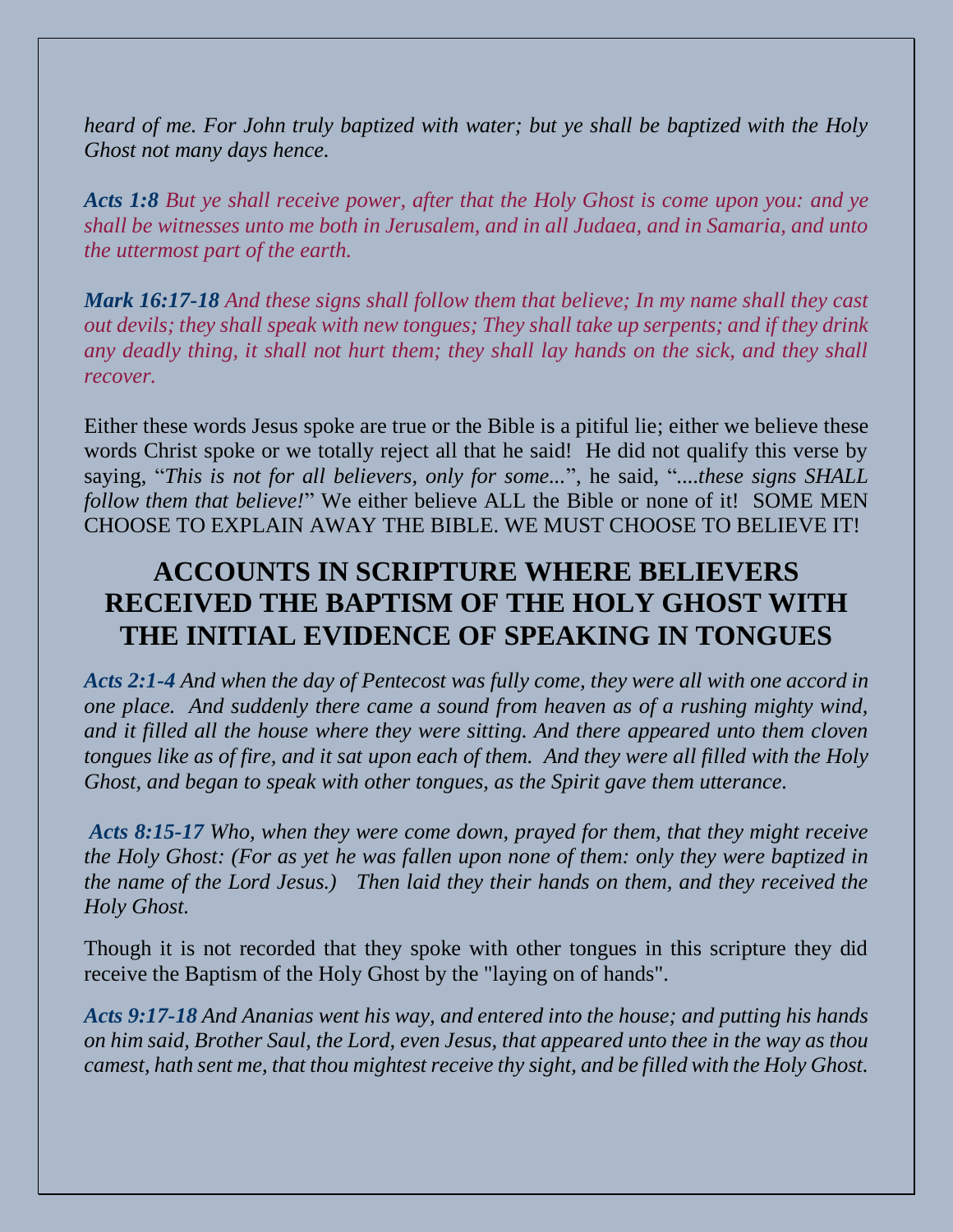*And immediately there fell from his eyes as it had been scales: and he received sight forthwith, and arose, and was baptized.* 

It is not mentioned here that the future Apostle spoke with other tongues but we do know from 1 Cor 13-14 that he *"spoke with tongues more than ye all..."*

*Acts 10:44-46 While Peter yet spake these words, the Holy Ghost fell on all them which heard the word. And they of the circumcision which believed were astonished, as many as came with Peter, because that on the Gentiles also was poured out the gift of the Holy Ghost. For they heard them speak with tongues, and magnify God.*

*Acts 19:1-6 And it came to pass, that, while Apollos was at Corinth, Paul having passed through the upper coasts came to Ephesus: and finding certain disciples, He said unto them, Have ye received the Holy Ghost since ye believed? And they said unto him, We have not so much as heard whether there be any Holy Ghost. And he said unto them, Unto what then were ye baptized? And they said, Unto John's baptism. Then said Paul, John verily baptized with the baptism of repentance, saying unto the people, that they should believe on him which should come after him, that is, on Christ Jesus. When they heard this, they were baptized in the name of the Lord Jesus. And when Paul had laid his hands upon them, the Holy Ghost came on them; and they spake with tongues, and prophesied.* 

Nowhere in the Bible is it found that this experience is to cease during the church age. Men who choose to explain the baptism of the Holy Ghost away cling to one lone scripture that is pulled grossly out of context:

#### *1 Cor. 13:8 Charity never faileth: but whether there be prophecies, they shall fail; whether there be tongues, they shall cease; whether there be knowledge, it shall vanish away.*

Does this scripture tell us that the gift of tongues shall cease sometime in the first century? NO! If so, then so did knowledge....this is foolish and irresponsible interpretation of scripture. Taken in context with the complete chapter, Paul is simply making a foundational point, that, love is the center of the Christian faith. Without love all our outward works and gifts are void of meaning, purpose or life. Verse 10 says, "*But when that which is perfect (complete) is come, then that which is in part shall be done away.*" This is the key to when the gifts shall be done away with: **WHEN THAT WHICH IS PERFECT HAS COME**, in eternity there will be no need for the gifts.

If the gift of tongues is to cease along with the other supernatural gifts−just when did they cease? why would God leave us in the dark on such an important issue? Why in the scriptures did not Paul or the others give us a clear answer? **Because all the gifts are for us today!** Jesus told the religious men of His day, "*You hold to the doctrines of men and*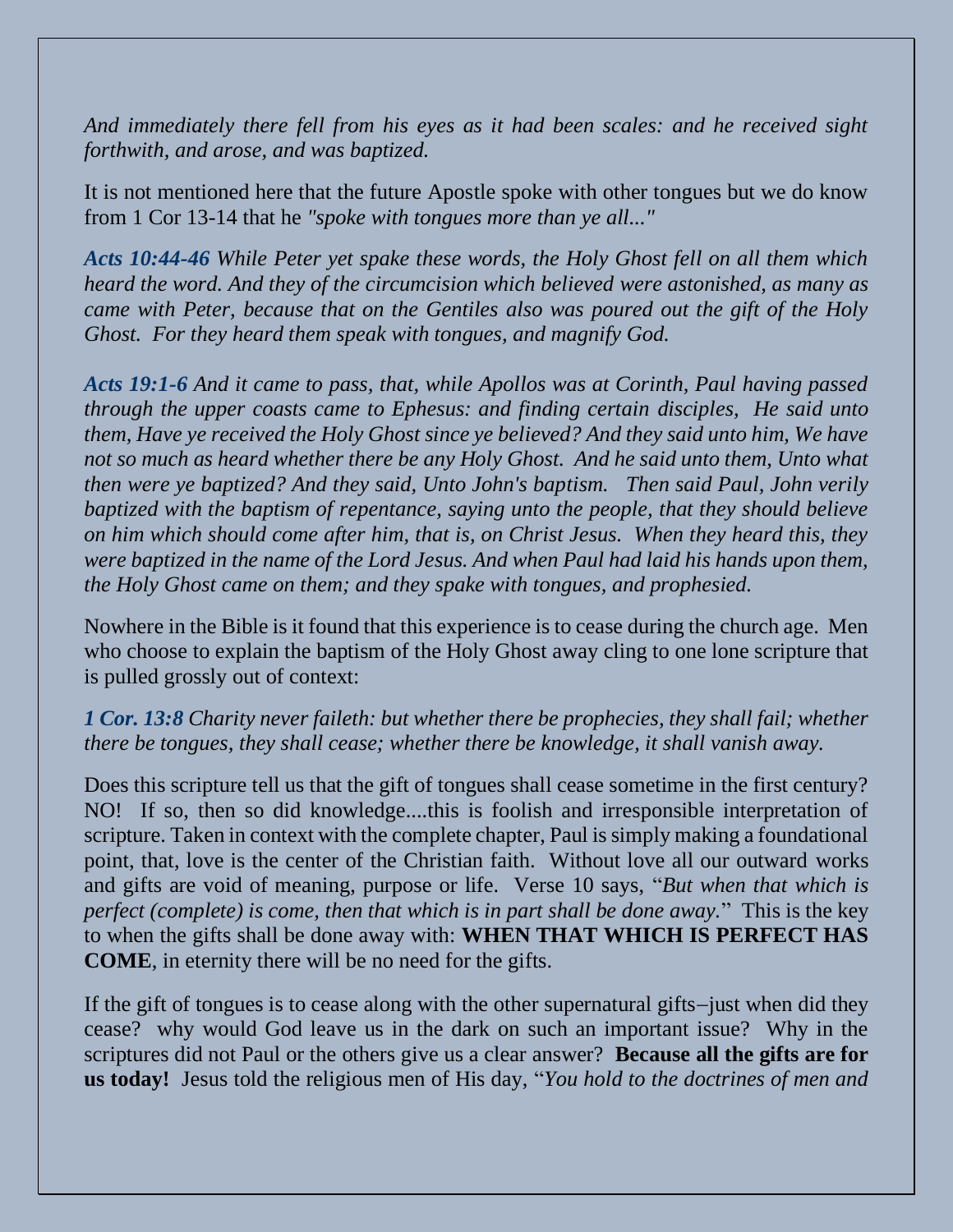*make the Word of God of no effect!*" So it is today, men prefer to hold to their own thoughts and theories rather than simply just believing the simple Word of God.

*1 Cor. 14:1-4 Follow after charity, and desire spiritual gifts, but rather that ye may prophesy. For he that speaketh in an unknown tongue speaketh not unto men, but unto God: for no man understandeth him; howbeit in the spirit he speaketh mysteries. But he that prophesieth speaketh unto men to edification, and exhortation, and comfort. He that speaketh in an unknown tongue edifieth himself; but he that prophesieth edifieth the church.* 

#### *1 Cor. 14:39 Wherefore, brethren, covet to prophesy, and forbid not to speak with tongues.*

We either believe this command or reject all commands given in the New Testament. Men everywhere ignore this clear command and fight the true work of the Holy Ghost. Certainly the devil can reproduce and counterfeit these gifts, but that does not refute the validity of the true spiritual gifts within the true church of Jesus Christ.

## **SCRIPTURES CONCERNING THE MINISTRY GIFTS**

*Ephes. 4:11 And he gave some, apostles; and some, prophets; and some, evangelists; and some, pastors and teachers…*

*Acts 13:1-3 Now there were in the church that was at Antioch certain prophets and teachers; as Barnabas, and Simeon that was called Niger, and Lucius of Cyrene, and Manaen, which had been brought up with Herod the tetrarch, and Saul. As they ministered to the Lord, and fasted, the Holy Ghost said, Separate me Barnabas and Saul for the work whereunto I have called them. And when they had fasted and prayed, and laid their hands on them, they sent them away.* 

Saul or Paul was first a Prophet before he was an Apostle.

*Acts 21:10 And as we tarried there many days, there came down from Judaea a certain prophet, named Agabus.* 

An example of a New Testament Prophet.

*Titus 1:12 One of themselves, even a prophet of their own, said, The Cretians are alway liars, evil beasts, slow bellies.* 

Another example.